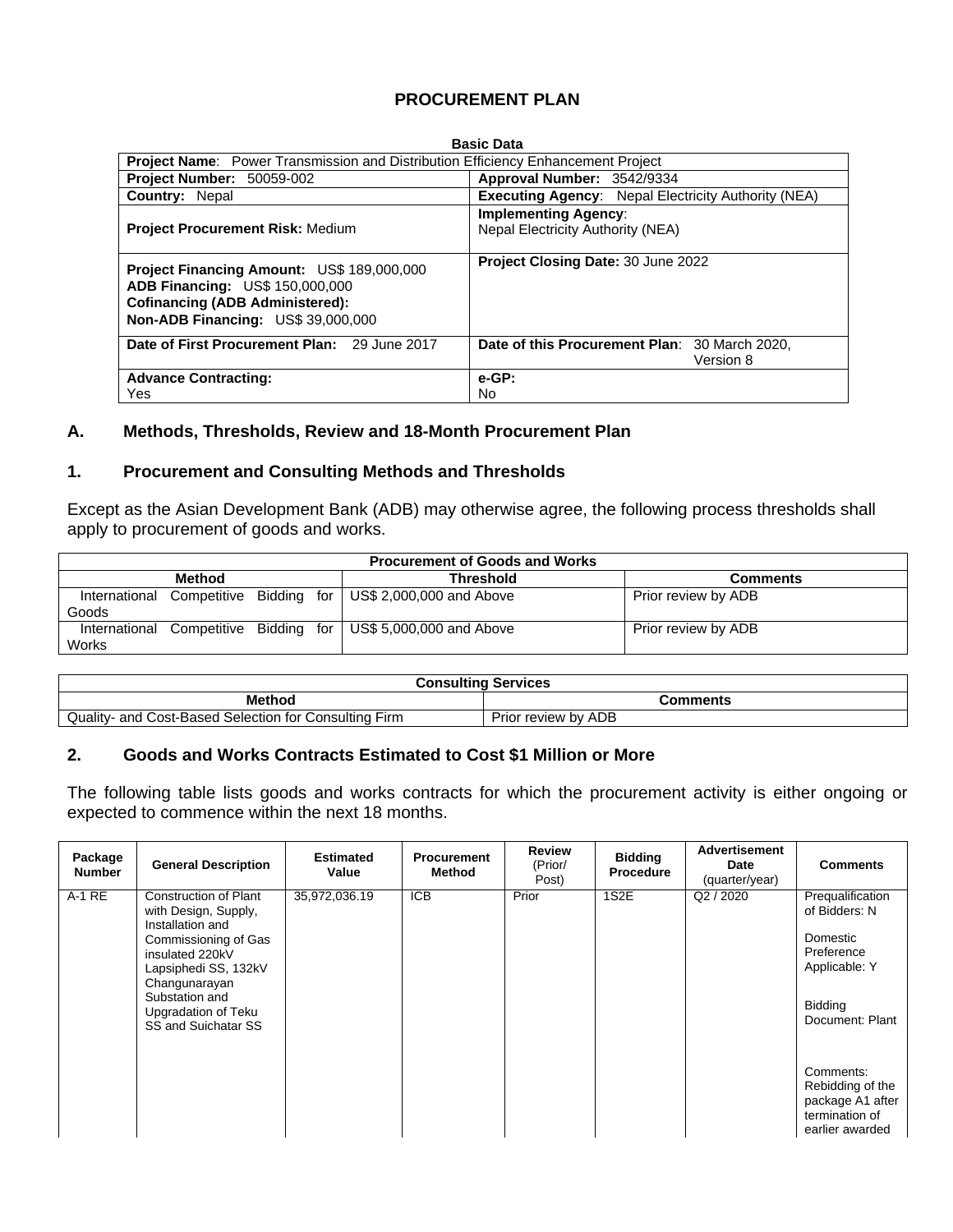|       |                                                        |              |     |       |      |           | contract.                                                                                                                                  |
|-------|--------------------------------------------------------|--------------|-----|-------|------|-----------|--------------------------------------------------------------------------------------------------------------------------------------------|
| $C-2$ | Supply and delivery of<br>distribution<br>transformers | 7,000,000.00 | ICB | Prior | 1S2E | Q3 / 2019 | Prequalification<br>of Bidders: N<br>Domestic<br>Preference<br>Applicable: Y<br>Advance<br>Contracting: Y<br>Bidding<br>Document:<br>Goods |

## **3. Consulting Services Contracts Estimated to Cost \$100,000 or More**

The following table lists consulting services contracts for which the recruitment activity is either ongoing or expected to commence within the next 18 months.

| Package<br><b>Number</b> | <b>General Description</b> | Estimated<br>Value | Recruitment<br>Method | Review<br>(Prior/<br>Post) | Advertisement<br>Date<br>(quarter/year) | Type of<br><b>Proposal</b> | Comments |
|--------------------------|----------------------------|--------------------|-----------------------|----------------------------|-----------------------------------------|----------------------------|----------|
| None                     |                            |                    |                       |                            |                                         |                            |          |

#### **4. Goods and Works Contracts Estimated to Cost Less than \$1 Million and Consulting Services Contracts Less than \$100,000 (Smaller Value Contracts)**

The following table lists smaller-value goods, works and consulting services contracts for which the activity is either ongoing or expected to commence within the next 18 months.

| <b>Goods and Works</b>   |                               |                           |                        |                                  |                            |                             |                                                |          |  |  |
|--------------------------|-------------------------------|---------------------------|------------------------|----------------------------------|----------------------------|-----------------------------|------------------------------------------------|----------|--|--|
| Package<br><b>Number</b> | General<br><b>Description</b> | <b>Estimated</b><br>Value | Number of<br>Contracts | Procur<br>ement<br><b>Method</b> | Review<br>(Prior/<br>Post) | <b>Bidding</b><br>Procedure | <b>Advertisement</b><br>Date<br>(quarter/year) | Comments |  |  |
| None                     |                               |                           |                        |                                  |                            |                             |                                                |          |  |  |

| <b>Consulting Services</b> |                               |                           |                               |                       |                            |                                         |                     |                 |  |  |
|----------------------------|-------------------------------|---------------------------|-------------------------------|-----------------------|----------------------------|-----------------------------------------|---------------------|-----------------|--|--|
| Package<br><b>Number</b>   | General<br><b>Description</b> | <b>Estimated</b><br>Value | Number of<br><b>Contracts</b> | Recruitment<br>Method | Review<br>(Prior/<br>Post) | Advertisement<br>Date<br>(quarter/year) | Type of<br>Proposal | <b>Comments</b> |  |  |
| None                       |                               |                           |                               |                       |                            |                                         |                     |                 |  |  |

#### **B. Indicative List of Packages Required Under the Project**

The following table provides an indicative list of goods, works and consulting services contracts over the life of the project, other than those mentioned in previous sections (i.e., those expected beyond the current period).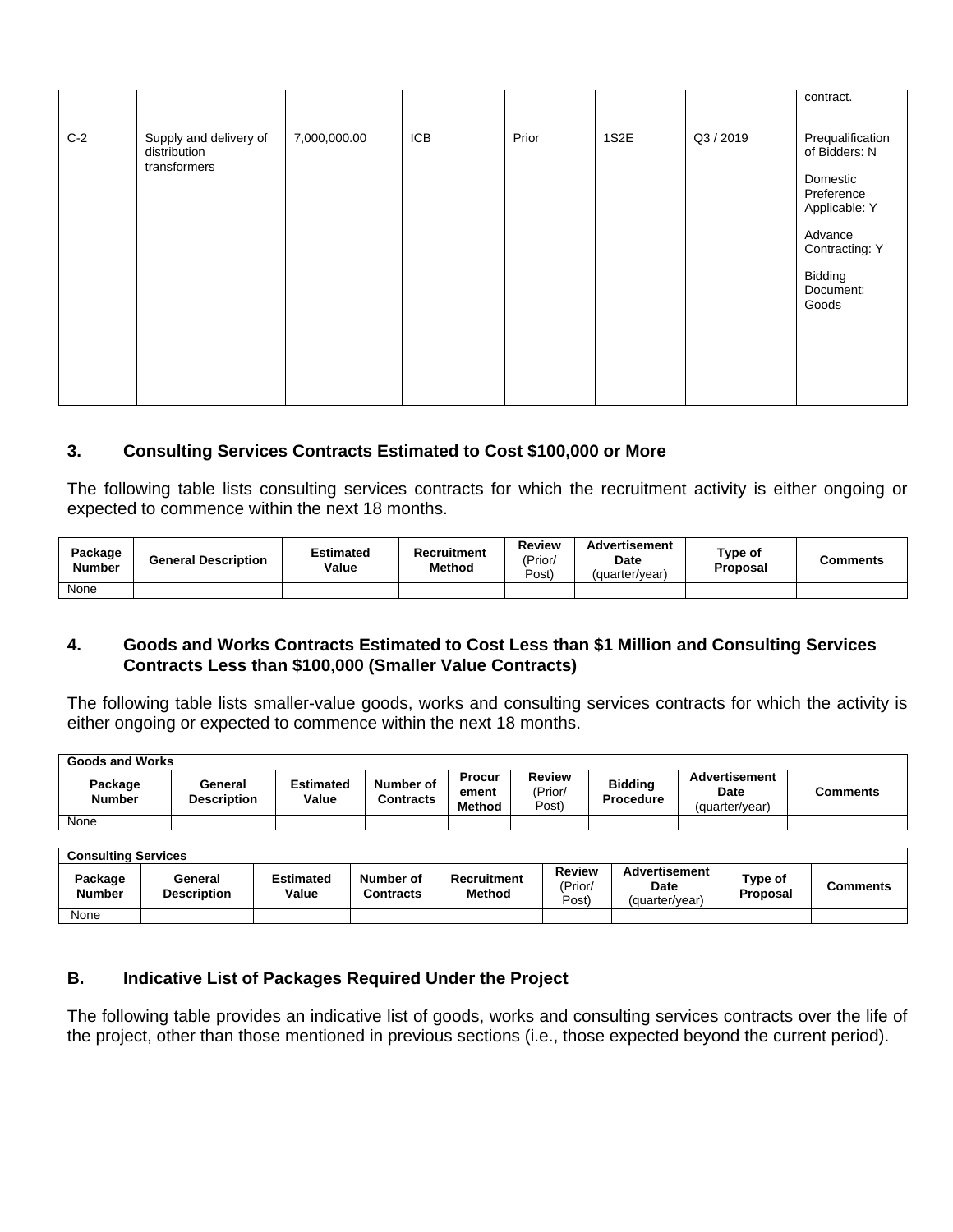| <b>Goods and Works</b>   |                               |                                           |                                         |                              |                        |                                    |          |  |  |  |  |
|--------------------------|-------------------------------|-------------------------------------------|-----------------------------------------|------------------------------|------------------------|------------------------------------|----------|--|--|--|--|
| Package<br><b>Number</b> | General<br><b>Description</b> | <b>Estimated</b><br>Value<br>(cumulative) | <b>Estimated Number</b><br>of Contracts | <b>Procurement</b><br>Method | Review<br>(Prior/Post) | <b>Bidding</b><br><b>Procedure</b> | Comments |  |  |  |  |
| None                     |                               |                                           |                                         |                              |                        |                                    |          |  |  |  |  |

**Consulting Services**

| <b>OUNSURING OUTVICES</b> |                               |                    |                        |                              |                                  |                     |          |  |  |  |
|---------------------------|-------------------------------|--------------------|------------------------|------------------------------|----------------------------------|---------------------|----------|--|--|--|
| Package<br>Number         | General<br><b>Description</b> | Estimated<br>Value | Number of<br>Contracts | Recruitment<br><b>Method</b> | <b>Review</b><br>'Prior/<br>Posť | Type of<br>Proposal | Comments |  |  |  |
| None                      |                               |                    |                        |                              |                                  |                     |          |  |  |  |

# **C. List of Awarded and On-going, and Completed Contracts**

The following tables list the awarded and on-going contracts, and completed contracts.

# 1. Awarded and Ongoing Contracts

| <b>Goods and Works</b>   |                                                                                                                             |                           |                              |                                     |                                                |                                                 |                 |
|--------------------------|-----------------------------------------------------------------------------------------------------------------------------|---------------------------|------------------------------|-------------------------------------|------------------------------------------------|-------------------------------------------------|-----------------|
| Package<br><b>Number</b> | General<br><b>Description</b>                                                                                               | <b>Estimated</b><br>Value | Awarded<br>Contract<br>Value | <b>Procurement</b><br><b>Method</b> | <b>Advertisement</b><br>Date<br>(quarter/year) | Date of ADB<br>Approval of<br>Contract<br>Award | <b>Comments</b> |
| $A-2$                    | 132kV SS at<br>Kathmandu<br>Valley(Phutung,<br>Moolpani and<br>Chapagaun)                                                   | 25,000,000.00             | 14,354,591.39                | $\overline{ICB}$                    | Q1/2017                                        | 27-NOV-17                                       |                 |
| $A-3$                    | 220kV Barabise<br>SS                                                                                                        | 16,000,000.00             | 11,464,130.81                | <b>ICB</b>                          | Q2 / 2017                                      | 26-DEC-17                                       |                 |
| $A-1$                    | 220kV<br>Lapsiphedi SS<br>and 132 kV<br>Changunarayan<br>SS                                                                 | 20,000,000.00             | 11,464,130.81                | <b>ICB</b>                          | Q4 / 2017                                      | 14-DEC-17                                       |                 |
| $B-1$                    | Enhancement of<br><b>Distribution</b><br>Networks in the<br><b>Central Regions</b><br>of Kathmandu<br>Valley (Re-bid<br>01) | 34,000,000.00             | 29,885,052.99                | <b>ICB</b>                          | Q4 / 2018                                      | 15-MAR-19                                       |                 |
| $B-2$                    | Enhancement of<br><b>Distribution</b><br>Networks in the<br>Northern<br>Regions of<br>Kathmandu<br>Valley (Re-bid<br>01)    | 39,000,000.00             | 34,034,743.20                | $\overline{ICB}$                    | Q4 / 2018                                      | 15-MAR-19                                       |                 |
| $C-3$                    | <b>SAS</b> (Substation<br>Automation<br>System)                                                                             | 69,190,000.00             | 4,883,105.17                 | $\overline{ICB}$                    | Q2 / 2019                                      | 05-JAN-20                                       |                 |
| $C-1$                    | Supply and<br>delivery of smart<br>meters and<br>associated<br>facilities                                                   | 13,000,000.00             | 8,805,762.21                 | $\overline{ICB}$                    | Q4 / 2017                                      | 31-MAR-19                                       |                 |

| <b>Consulting Services</b> |                               |                           |                              |                              |                                                |                                        |          |  |  |  |
|----------------------------|-------------------------------|---------------------------|------------------------------|------------------------------|------------------------------------------------|----------------------------------------|----------|--|--|--|
| Package<br>Number          | General<br><b>Description</b> | <b>Estimated</b><br>Value | Awarded<br>Contract<br>Value | Recruitment<br><b>Method</b> | Advertisement<br><b>Date</b><br>(quarter/year) | Date of ADB<br>Approval of<br>Contract | Comments |  |  |  |